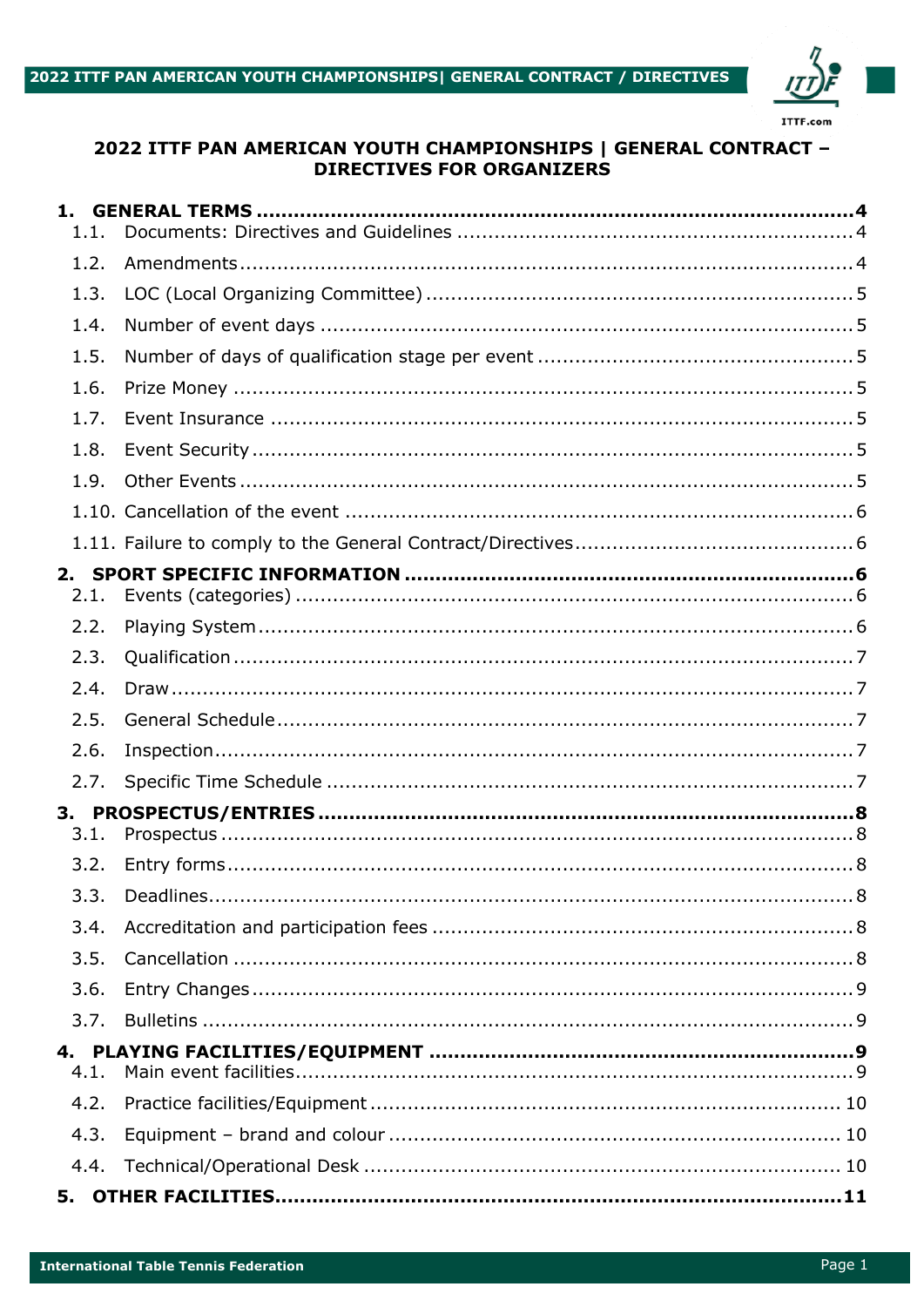# 2022 ITTF PAN AMERICAN YOUTH CHAMPIONSHIPS| GENERAL CONTRACT / DIRECTIVES



| 5.1.       |  |
|------------|--|
| 5.2.       |  |
| 5.3.       |  |
| 5.4.       |  |
|            |  |
| 6.1.       |  |
| 6.2.       |  |
| 6.3.       |  |
| 7.<br>7.1. |  |
| 7.2.       |  |
| 7.3.       |  |
| 7.4.       |  |
| 7.5.       |  |
|            |  |
| 8.1.       |  |
| 8.2.       |  |
| 8.3.       |  |
| 8.4.       |  |
| 8.5.       |  |
| 8.6.       |  |
| 8.7.       |  |
| 8.8.       |  |
|            |  |
|            |  |
| 9.1.       |  |
| 9.2.       |  |
| 9.3.       |  |
| 9.4.       |  |
| 9.5.       |  |
|            |  |
|            |  |
|            |  |
| 9.         |  |
|            |  |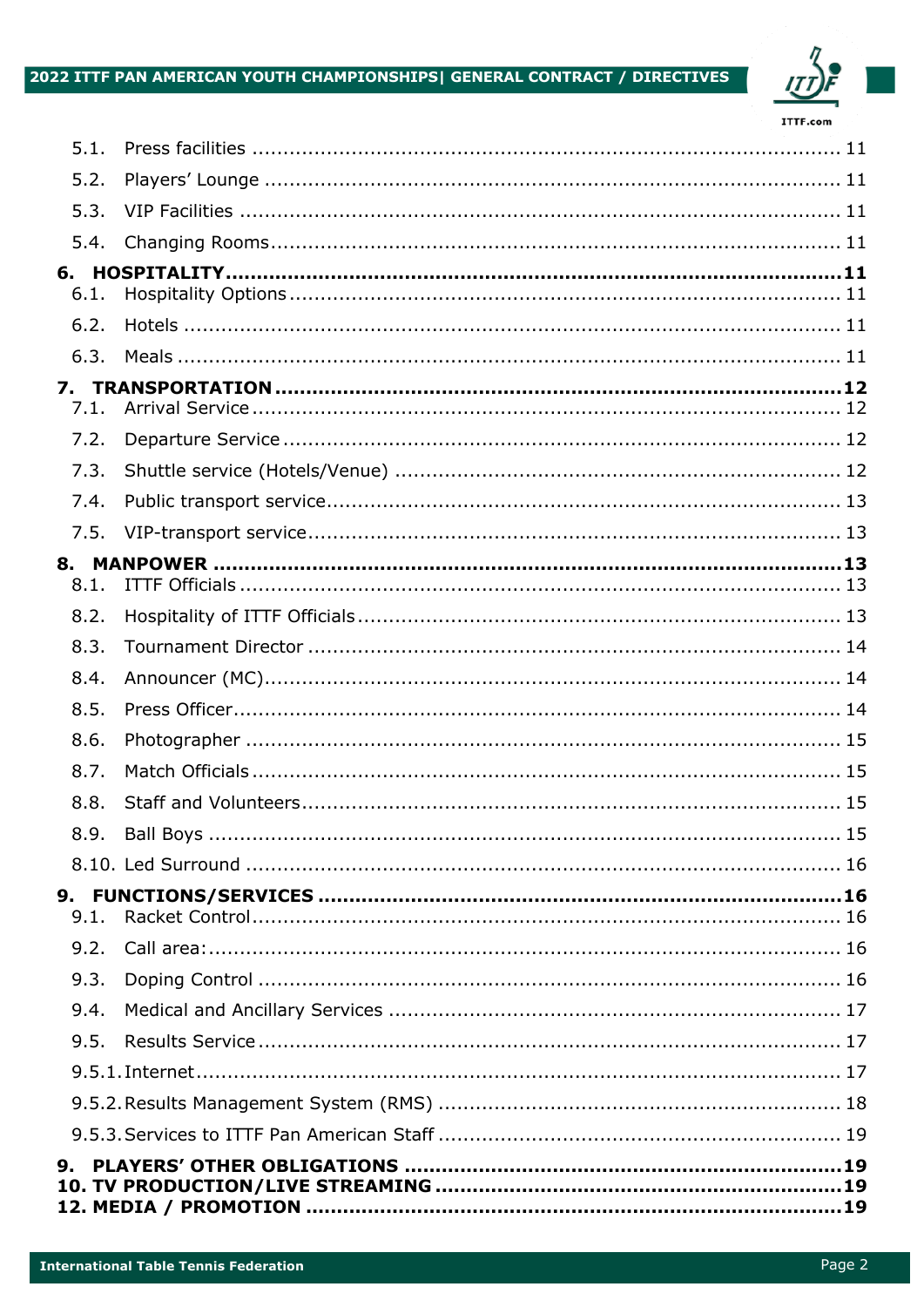**2022 ITTF PAN AMERICAN YOUTH CHAMPIONSHIPS| GENERAL CONTRACT / DIRECTIVES**

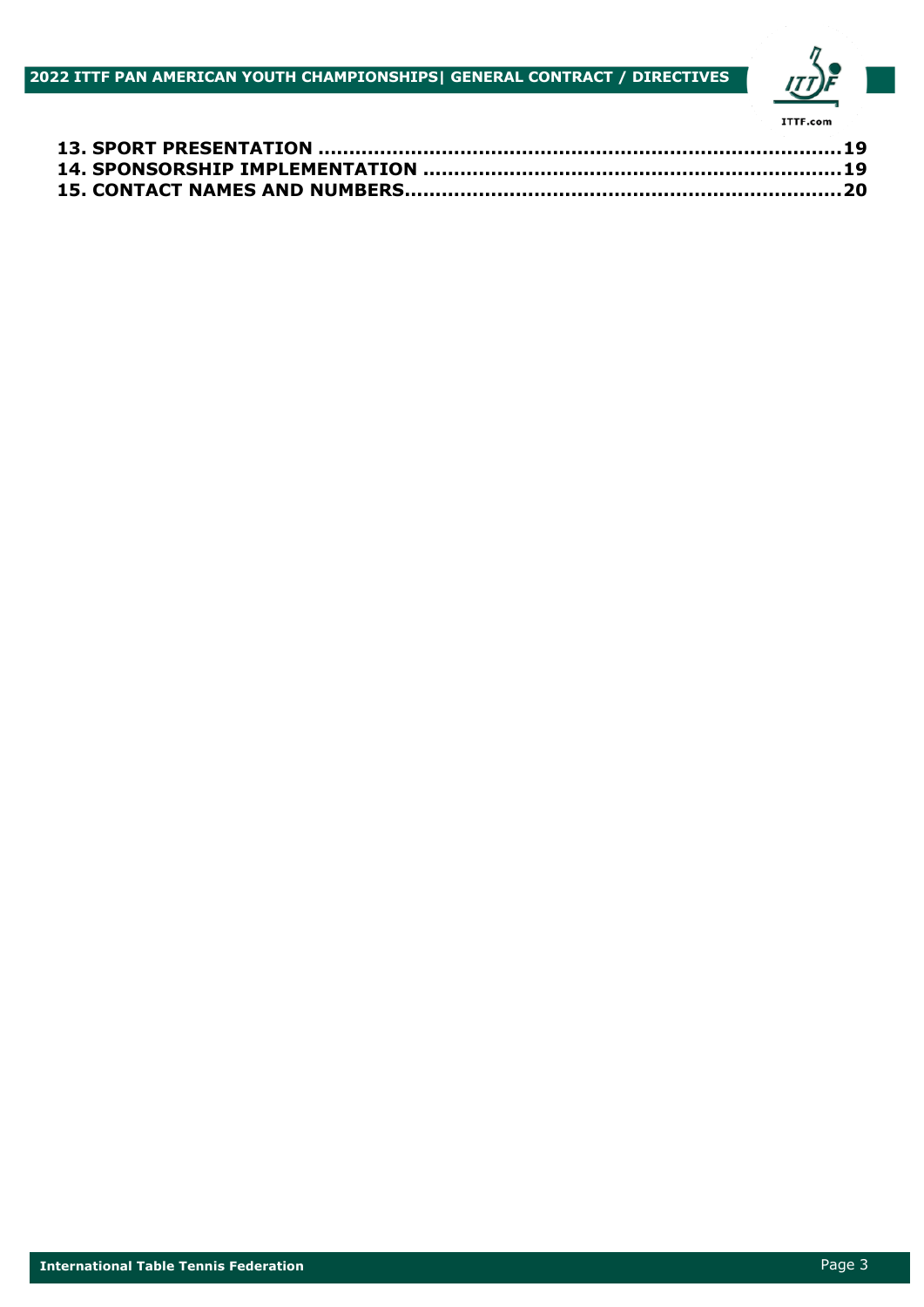

#### **1. GENERAL TERMS**

This document forms part of the agreement between the International Table Tennis Federation (ITTF), Pan American Table Tennis Confederation (ITTF-AMERICAS) and the Organizing Committee (OC) of the event (whereas the National Association (NA) or any other body assigned the organization of the event by the NA).

ITTF-Americas is responsible for marketing aspects.

The LOC has the duty to take all measures that it may deem necessary for the success of the event. However, such measures shall be subject for approval by the ITTF & ITTF-Americas. Furthermore, the LOC must work closely and efficiently with the ITTF Staff & ITTF-Americas in following the progress on the organization of the event, by providing all plans and proofs of implementation of all requirements.

The ITTF-Americas, ITTF and LOC agree that the following terms and conditions apply for the event.

The parties agree that the following terms and conditions apply, for the 2022 ITTF Pan American Youth Championships:

#### **1.1. Documents: Directives and Guidelines**

- a. The ITTF publishes several "Directives" and "Guidelines", which are the basis for the organizational standards a Pan America events should comply to:
	- Pan American Youth Championships and Pan American Cadet Championships Directives
	- Pan American Championships Sport Specific Information
	- Sponsorship Implementation Guidelines (Drawings of the playing courts)
	- TV Production Guidelines & TV Graphics
	- Sport Presentation Guidelines
	- Media Guidelines
	- Ranking Default Policy for no-shows
	- ITTF Handbook
	- Racket Control requirements
	- Players' Services
	- Covid-19 Protocols

The ITTF America are responsible:

• to ask the LOC to counter-sign a declaration form, confirming access to the latest versions of all documents that form the "Event Guidelines", all to be marked with "Version\_YEAR\_MM\_DD".

#### **1.2. Amendments**

The document "Event Guidelines", constitutes an integral part of the "Event Contractual Agreement", and may be amended from time to time as needed.

Amendments:

- may occur during or after each ITTF and ITTF-Americas Site Inspection.
- may can occur depending on the changes due to COVID-19.
- will not take place without ITTF and ITTF-Americas discussing with the LOC.

• will be communicated in writing and the amended version of the file will include all mark-ups for easier reference.

• will be confirmed between the two parties and the ITTF & ITTF-Americas will send a clean version of the amended document for both parties to confirm and sign.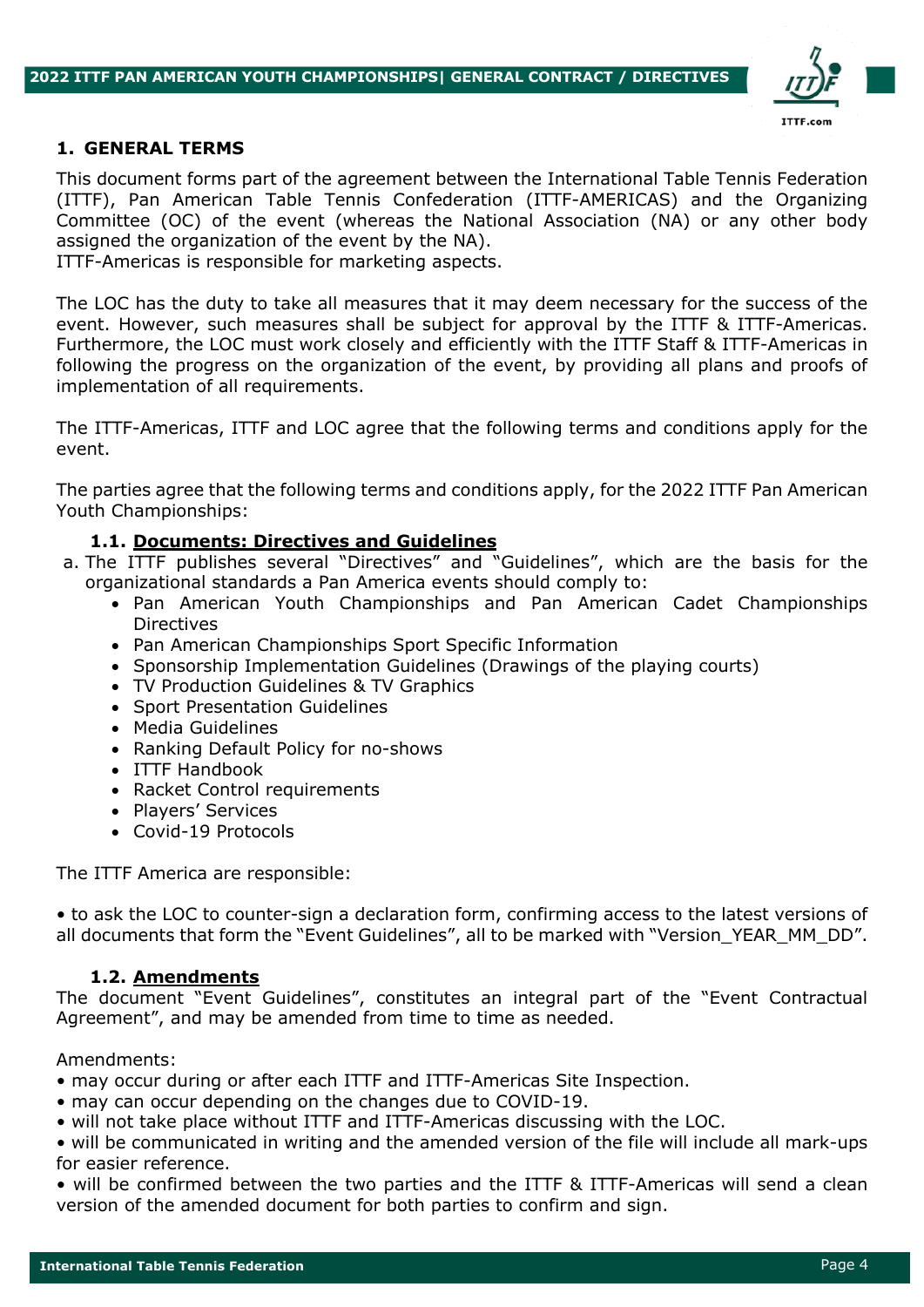

## **1.3. LOC (Local Organizing Committee)**

The National Association and the local authorities collectively form the LOC.

However, the National Association is ultimately responsible to the ITTF & ITTF-Americas, for all matters pertaining to the event.

The LOC is responsible to:

• engage the adequate number of employees (including but not limited to Event Manager, Marketing Manager, Sponsorship Manager, Media Manager, Technical Manager, Results Manager, Venue Operations Manager, Logistics Manager, Transport Manager, Security Manager, Accreditation Manager, etc.)

• engage sufficient number of volunteers for a smooth preparation and implementation of the event, as detailed in these guidelines.

• follow COVID-19 protocols with professionals' people.

#### **1.4. Number of event days**

Total of the days per categories: 6 days

#### **1.5. Number of days of qualification stage per event**

Days of Qualification stage: 2 Days of Team and 2 day of singles

#### **1.6. Prize Money**

No Prize money in the ITTF Pan American Youth Championships and ITTF Pan American Cadet Championships.

#### **1.7. Event Insurance**

The OC shall be responsible in purchasing event insurance during the period of the whole event (incl. qualification days and main draw) to cover the liability of its employees, participants and volunteers; however, the LOC will not be responsible at all for any expenses of the participant delegations due to COVID-19 if any case arises.

All participant delegations need to provide travel insurance include COVID-19 before arriving at the host country.

#### **1.8. Event Security**

The LOC is responsible to:

• provide sufficient security forces to ensure the complete safety of the visiting participants, spectators, and all guests/partners.

• ensure that all equipment used for the event (e.g., lights, tribunes, LEDs, etc) is safe and according to high safety standards.

#### **1.9. Other Events**

a. The OC **cannot** offer any **additional** events, running in parallel to ITTF Pan American Youth Championships and ITTF Pan American Cadet Championships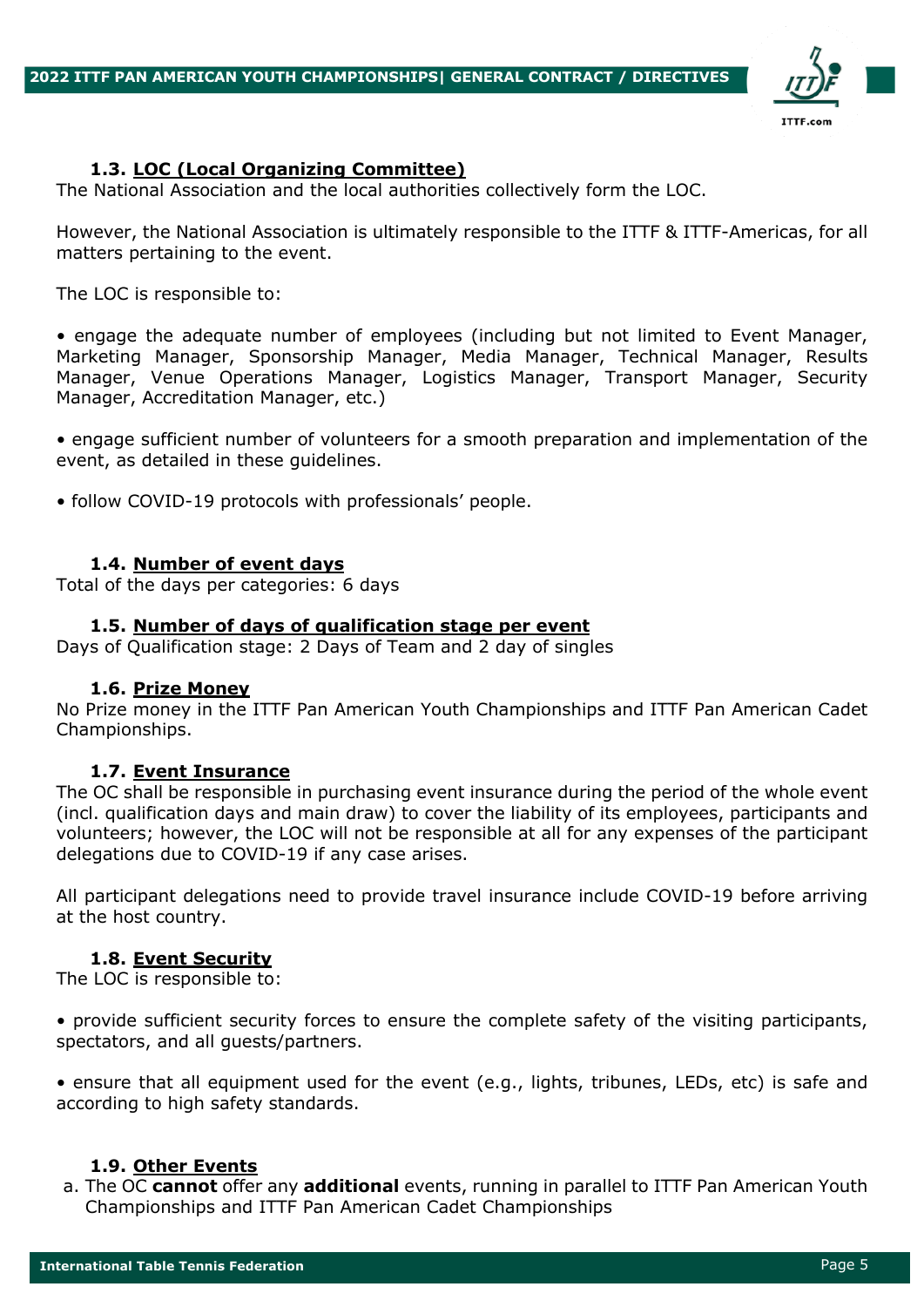

## **1.10. Cancellation of the event**

In case the event is not held or cancelled, for whatever reason (except a natural situation as Hurricane, earthquake, tsunami, terrorism, pandemic), the host association will be responsible for all consequences, including but not limited to, financial and logistical claims made by the participating NA(s) and the ITTF & ITTF-Americas.

If the event is cancelled:

- a. at any time before the event start date, the host association will not be awarded an ITTF Pan American events for 3 years.
- b. within 3 months before the event start date, the host association will be fine with US\$10.000, plus any loss of sponsorship suffered by the ITTF, ITTF-Americas, or costs incurred by the ITTF, ITTF-Americas or NA(s), and the host association will not be awarded a ITTF Pan American events for 3 years.

#### **1.11. Failure to comply to the General Contract/Directives**

The National Association as the organizer (OC) of the ITTF Pan American Youth Championships and ITTF Pan American Cadet Championships, mentioned in the specific agreement signed, undertakes to take care of the following directives. Any failure to meet the requirements and to fulfill the points of the general contract/directives might have financial consequences, in the form of deduction from the ITTF contribution.

#### **2. SPORT SPECIFIC INFORMATION**

#### **2.1. Events (categories)**

#### a. **Mandatory:**

- U19 Boys' Singles (born in 2003 or later) *mandatory*
- U19 Girls' Singles (born in 2003 or later) *mandatory*
- U19 Boys' & Girls' Team *mandatory*
- U19 Boys', Girls' & Mixed Doubles *mandatory*
- U15 Boys' Singles (born in 2007 or later) *mandatory*
- U15 Girls' Singles (born in 2007 or later) *mandatory*
- U15 Boys' & Girls' Team *mandatory*
- U15 Boys', Girls' & Mixed Doubles *mandatory*

#### **2.2. Playing System**

a. **Boys' and Girls' Teams:** First stage - Groups "Round Robin system" minimum 3 teams and maximum 4 teams per group, Second Stage simple Knock out in the main draw and consolation.

16 teams in Boys and 16 teams in Girls participate in this event by invitation.

- The highest ranked team will be placed in Group A, the second highest in Group B, the third highest in Group C and the fourth highest in Group D. The remaining teams will be drawn into the groups two by two in ranked order (Modified snake system).
- The best 8 Teams from the qualification event will play simple Knock out system in the main draw and 8 remaining Teams from the qualification event will play Knock out system in the consolation stage.
- The Pan American Youth Championships and the Pan American Cadet Championships will determine the Pan American teams Qualified to the 2022 World Junior Table Tennis Championships

All matches are played best of 5 games, in all stages of the competition.

b. **Boys' and Girls' Doubles:** Simple Knock out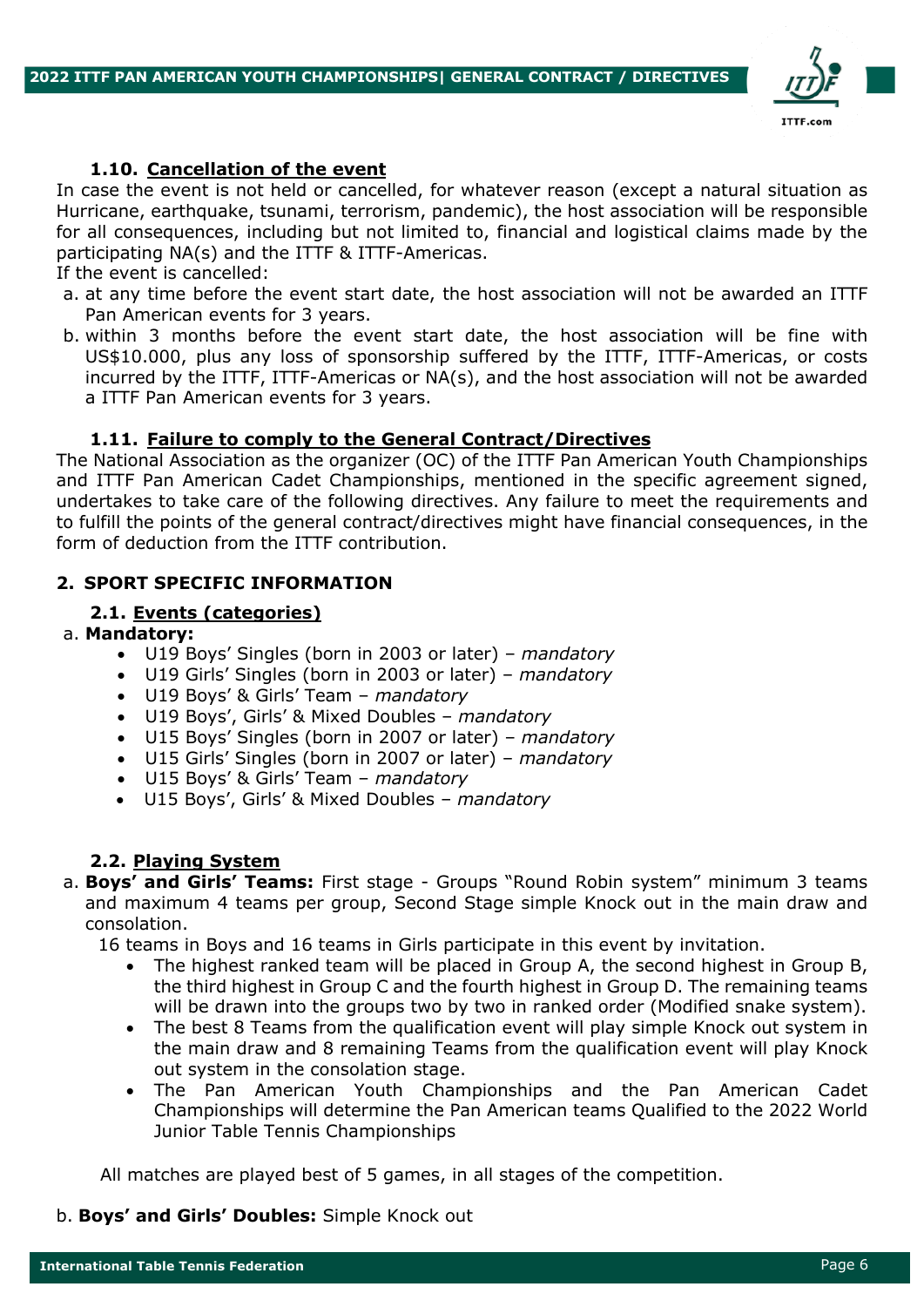

- All matches are played best of 5 games.
- c. **Boys' and Girls' Singles:** First stage Groups "Round Robin system", Second Stage Knock out.
	- All players need to play the qualification stage with the exception to the top eight ranked players will enter directly in the Second Stage.
	- Will play in Groups of 3 and 4 players in the first stage.
	- § 2 players qualify per each group to the second stage.
	- All in the group stage are played best of 5 games, the second stage all matches are played best of 7 games.

# **2.3. Qualification**

The ITTF Pan America Youth Championships and Pan American Cadet Championships events will be qualifying for the World Youth Table Tennis Championships (U15 & U19).

## **2.4. Draw**

- a. The official draw for singles qualification groups takes place 2 days before the first competition day, 12:00 local time following the Snake System
- b. The draw is done 1 day prior to the start of the qualifications for Team event, not later than 18:00
- c. The draw has to be conducted by the Referee assisted by the ITTF Competition Manager.
- d. Seeding is done with the latest World Singles Ranking before of the competition, with separation by association.

## **2.5. General Schedule**

- a. Mandatory: **7 days**
	- Days 1, 2, 3 for the team events
	- Days 4, 5, 6 for the individual events
- b. For qualification schedule options, please contact the ITTF Pan America Competition Manager for more details. The ITTF Competition Manager will support in providing the schedule.

## **2.6. Inspection**

The Pan American events will have an inspection previous to the event minimum 2 days and maximum 4 days, the ITTF Pan Am Competition Manager will coordinate with the LOC the possible dates.

The responsibilities of ITTF and the OC for this inspection are:

- a. ITTF will cover the flight expenses of the ITTF Pan Am representative in Marketing and Competition.
- b. The Local Organizer Committee needs to cover the hospitality that includes (transport, meals, accommodation) during the inspection.

## **2.7. Specific Time Schedule**

- a. Earliest start of matches is **09:00 am** during all days**.**
- b. The entire time schedule for the event will be prepared, by the ITTF Competition Manager, based on TV needs and local conditions for discussion with the OC if is necessary.
- c. The time schedule will be approved by the ITTF Competition Manager:
- Provisional time schedule: **30** days prior to the main event after the deadline.
- d. The time schedule for the event has to be agreed upon between the OC and the ITTF Competition Manager or the ITTF Competition Director.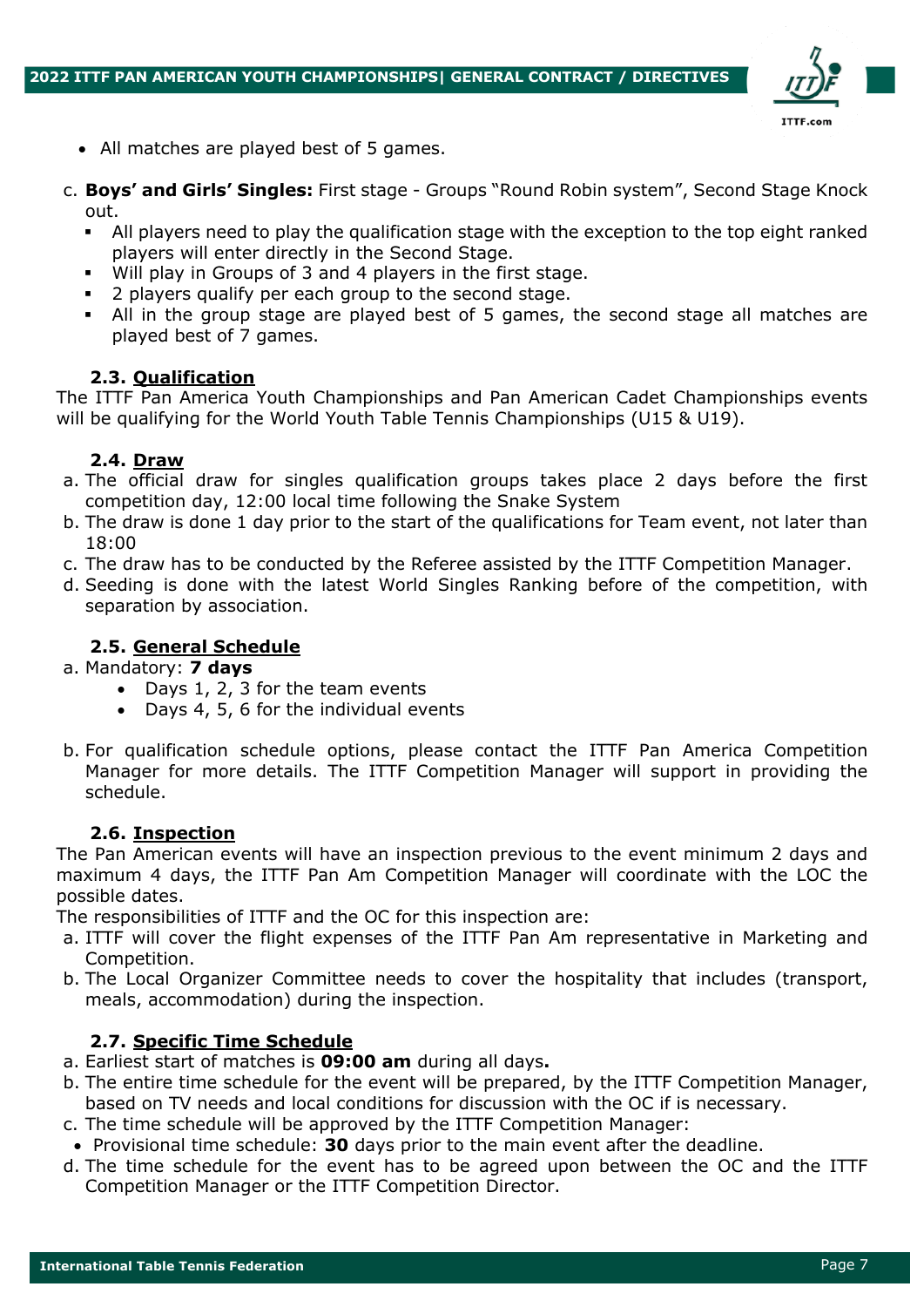

#### **3. PROSPECTUS/ENTRIES**

#### **3.1. Prospectus**

The "**Prospectus"** forms the "invitation" document for all NA(s), invited that would like to participate to an Event. The Prospectus:

- a. contains specific information related to the event, e.g. dates, location, accommodation fee for accompanying people, deadlines for entries, players' obligation etc.
- b. provided by the ITTF, in a common template for all Pan American Youth Championships.
- c. completed by the OC and returned to the ITTF Pan America Competition Manager or ITTF Competition Manager Director for final approval.
- d. be confirmed in due time and published at least 3 months before the event on the Event Page.

# **3.2. Entry forms**

Entry form must be:

- a. prepared by the ITTF, (will be using the ITTF Online Entry System).
- b. a common template for all Pan American championships for accommodation and travel details
- c. published on the Event Page, together with the Prospectus.
- d. completed by the NA(s) participating at the Event and template submitted to the ITTF and OC.

## **3.3. Deadlines**

- a. **Final entries deadline to the invited Teams**: **30 days** before the starting date of the event. The deadline for the final entries is automatically set 20 days before the starting date of the event in the Prospectus, after this time the ITTF call to the reserve teams as specified in the prospectus. **No late entries will be accepted.**
- b. **Entry cancellations deadline: 5 days before the starting date** of the event **at 12:00 local time.** After this deadline, the penalty for no-show policy will be applied.
- c. **Room cancellation deadline:** is fixed to **5 days before the starting date** of the event.
- d. **Payment deadline:** is fixed to **10 days before the starting date** of the event. If an association wants to make the payment via bank transfer, the OC have to receive the money on their bank account by the deadline indicated in the Prospectus point "Deadlines". If the amount is not transferred by this date, the OC can ask for cash payment on site, so that the participating delegation will have the right to receive their accreditations.
- e. **Final deadline to all players: 10 days** before the starting date of the event.

## **3.4. Accreditation and participation fees**

• The official delegation must take the official packet offered by the LOC, the LOC need to provide as obligation accreditation for the players, coaches, delegates, ITTF Officials. Authorities, ITTF Pan American Staff, local staff.

## **3.5. Cancellation**

## a. **Cancellation after the deadline:**

• **The players make the cancellation after the deadline**, will be liable severe **loss of World Ranking points** (to be determined under the World Ranking structure).

This penalty will only be waived if a Medical Certificate is presented, certified by a professional and qualified doctor.

• There will be a charge of **US\$ 50** cancellation fee for each player cancelled after the final entry deadline. A cancellation fee will be charged for all coaches, medical, accompanied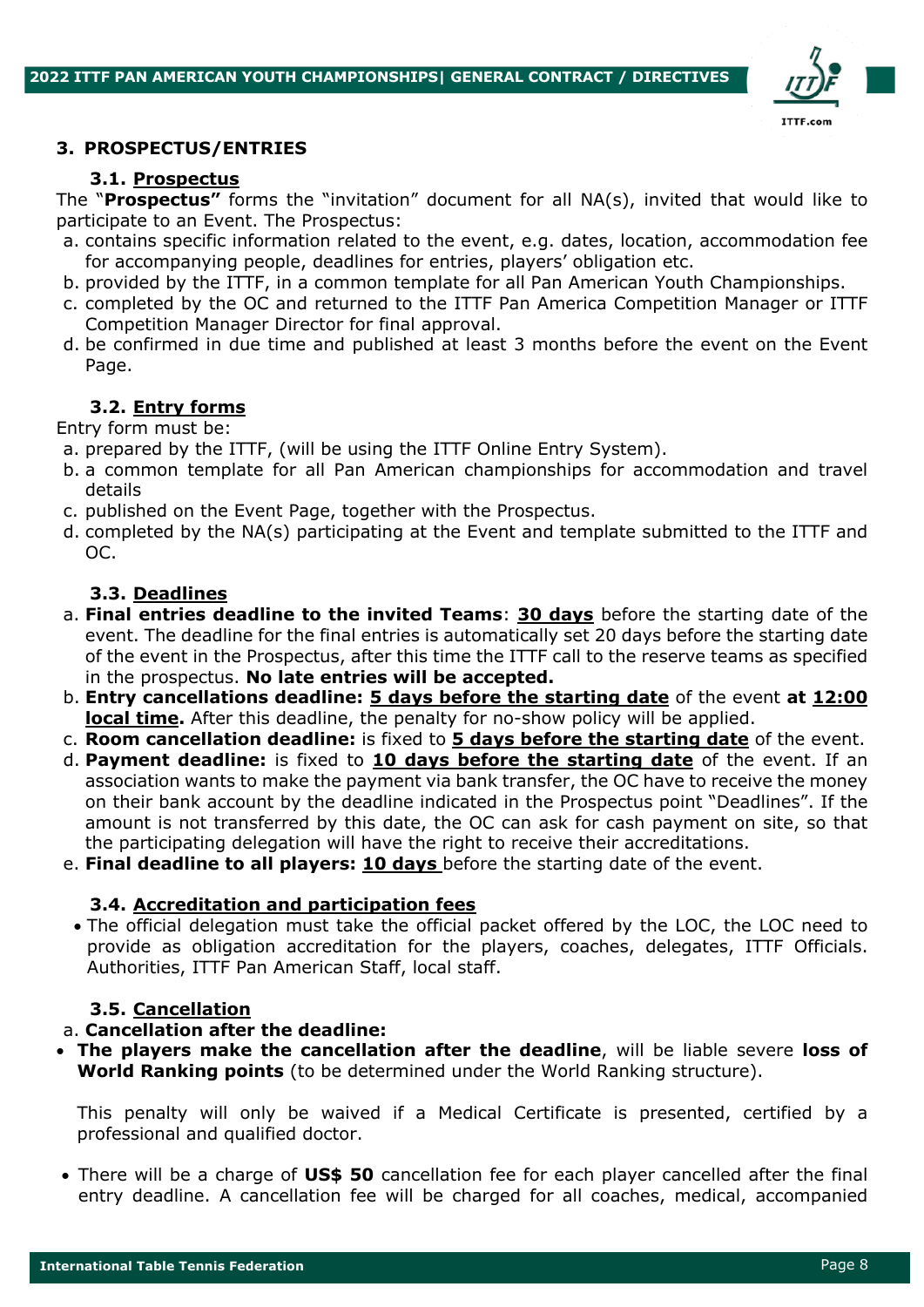

person, delegates who booked the official hotel package as well and cancel their participation.

#### b. **Room cancellation fee:**

- In addition to the cancellation fee, there will be a charge of **one-night costs** (official hospitality package in a double room).
- If the room cancellation is 5 days before to start the competition, there will be a charge of **all-nights costs** (official hospitality package).
- It is the responsibility of the OC to inform the Competition Manager on site before the end of the event about outstanding cancellation fees payments. If the information is not received, the ITTF will not consider late requests and the OC will need to solve outstanding payments directly with the NA(s) concerned.
- NA(s) with pending payments of cancellation fee(s), will not be allowed to enter any ITTF event, as long as the payment is not fulfilled.
	- **NOTE:** If a member of any delegation is detected with a positive COVID test 3 or 2 days before the competition, this obligation can be dismissed. The NA must present the corresponding evidence signed by an official authority.

## **3.6. Entry Changes**

Changes the Singles entries after the final entry deadlines, respectively are allowed as following:

a. Changes, after the final entry deadline, are allowed but the NA cannot include more players after the deadline, this change need to request and need to be accepted for the ITTF Competition Manager.

## **3.7. Bulletins**

The LOC can issue bulletins, which in general:

- must be issued in English and Spanish and in any other language if deemed necessary.
- should be approved by the ITTF-Americas.
- will be sent by the ITTF and/or LOC to ITTF stakeholders.

# **4. PLAYING FACILITIES/EQUIPMENT**

## **4.1. Main event facilities**

The main events are the "**show case"** of our sport.

Following are the **Rules & Regulations** for the main events on the ITTF Pan American event, in addition to the rules and regulations of the ITTF Handbook:

- a. The set-up of 1 TV-court(s) (show-courts) **is obligatory from the beginning.**
- b. The size of such a TV-court is standard: **8 m x 16 m** and the playing area is defined by 36 pyramid surrounds and 4 corners. Minimum one (1) court should be in these dimensions and small adjustments in the size of the other seven (7) courts, can be agreed in advance, in case the venue dimensions do not allow such a set-up.
- c. All costs related to the eight (8) courts will be borne by OC.
- d. The show-court tables and the other tables will be provided by LOC, no additional logo or name of the equipment supplier is allowed on the undercarriage. For the show court(s) the OC will be provided with specially designed surrounds by LOC.
- e. For the show court(s) the LOC will be provided with specially umpires' tables and umpires' chairs by LOC. Each LOC is responsible to inform ITTF about delivery address and contact person for shipment at least 8 months in advance.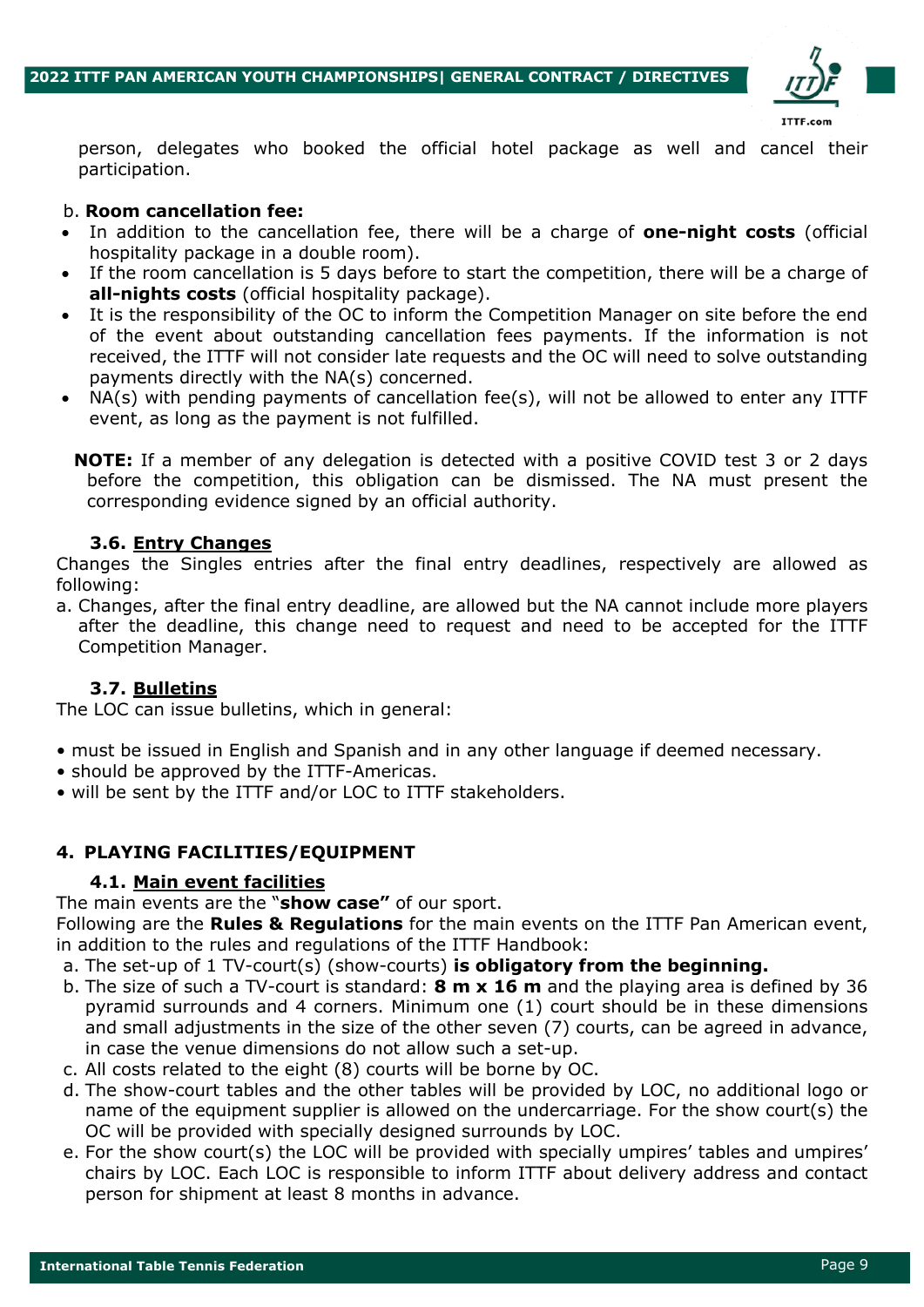

- f. The colour of all the printed Advertisement boards (A-boards) around the TV-Court / Show Court should be uniformed. **The color used must be cool Gray # 2C**.
- g. Use of **ITTF approved sports flooring** is mandatory.
- h. Each table must have the lighting conditions for World and Olympic title competitions, which is **1000 lux** uniformed over the table (regulation 3.2.3.3).
- i. The temperature in any of the halls CANNOT be below  $16^{\circ}$ C and greater 25 $^{\circ}$ C. if the weather of the city where will be the tournament is below **16°C** or higher **25°C**, the venue needs to have **heating** or **AC**.
- j. Normally the arena is under preparation and organizers should give the participants a chance to practice at least the **day before** the competition starts. The Main hall should be available from 10:00 am – 10:00 pm for the players to practice.
- k. Once the competition starts, practice in the competition hall is only possible before the start of the competition day, unless the Competition Manager on site prepares practice schedule for other period(s), in case of special circumstances.
- l. Venue must be open minimum 2 hours before the first scheduled match, on each competition day.
- m. The height of the venue must be at least 8 meters from the floor to the luminaries.

## **4.2. Practice facilities/Equipment**

A separate practice facility should be provided for the event, and should:

- a. Be ideally within walking distance from the main arena, preferably within the same building but in different venue.
- b. Have **SIMILAR** playing conditions as the tournament itself.
- c. Have the same equipment (brand, type and color), as the equipment used for competition.
- d. Have playing conditions as close as possible to the conditions for competition (floor, light, temperature, etc.)
- e. For the event at least 8 Practice tables needs to be set up for 8 Competition tables in enough space.
- f. The training area must to be ready minimum 2 days before of the event.

# **4.3. Equipment – brand and colour**

- a. **Tables:** Will be provided by LOC and must be ITTF Approved.
- b. **Balls:** DHS balls, as supplied by LOC or the event.
- c. **Surrounds:** A-Boards (blue color inside red color outside). Advertisements should be approved by the ITTF. Any other additional, secondary row of surrounds must be either blank or printed with the logos of the show court and the same percentage.
- d. **Equipment types:** In all facilities, tables should have the same brand, and color. It is very important that all tables have the exact same tabletops (including thickness, material etc).

## **4.4. Technical/Operational Desk**

A technical desk should be setup, with the following basic requirements:

• off the FoP, but in close proximity with direct access and clean view.

• sufficient number of working desks and chairs for  $\sim$ 15 persons (8 seats to be reserved for ITTF-Americas, ITTF, 3 for Match Officials and additional seats as needed for the LOC staff and partners) following the COVID-19 protocols.

• sufficient number of power sockets and ethernet ports.

• branded and covered as needed to be off the camera views. If needed, there should be an additional branded PVC or other material of  $\sim$ 30cm height, to cover all materials on the working desks.

- Minimum 60cm space behind the chairs (in sitting position) for people to walk.
- Minimum 2 meters space between each chair (in sitting position).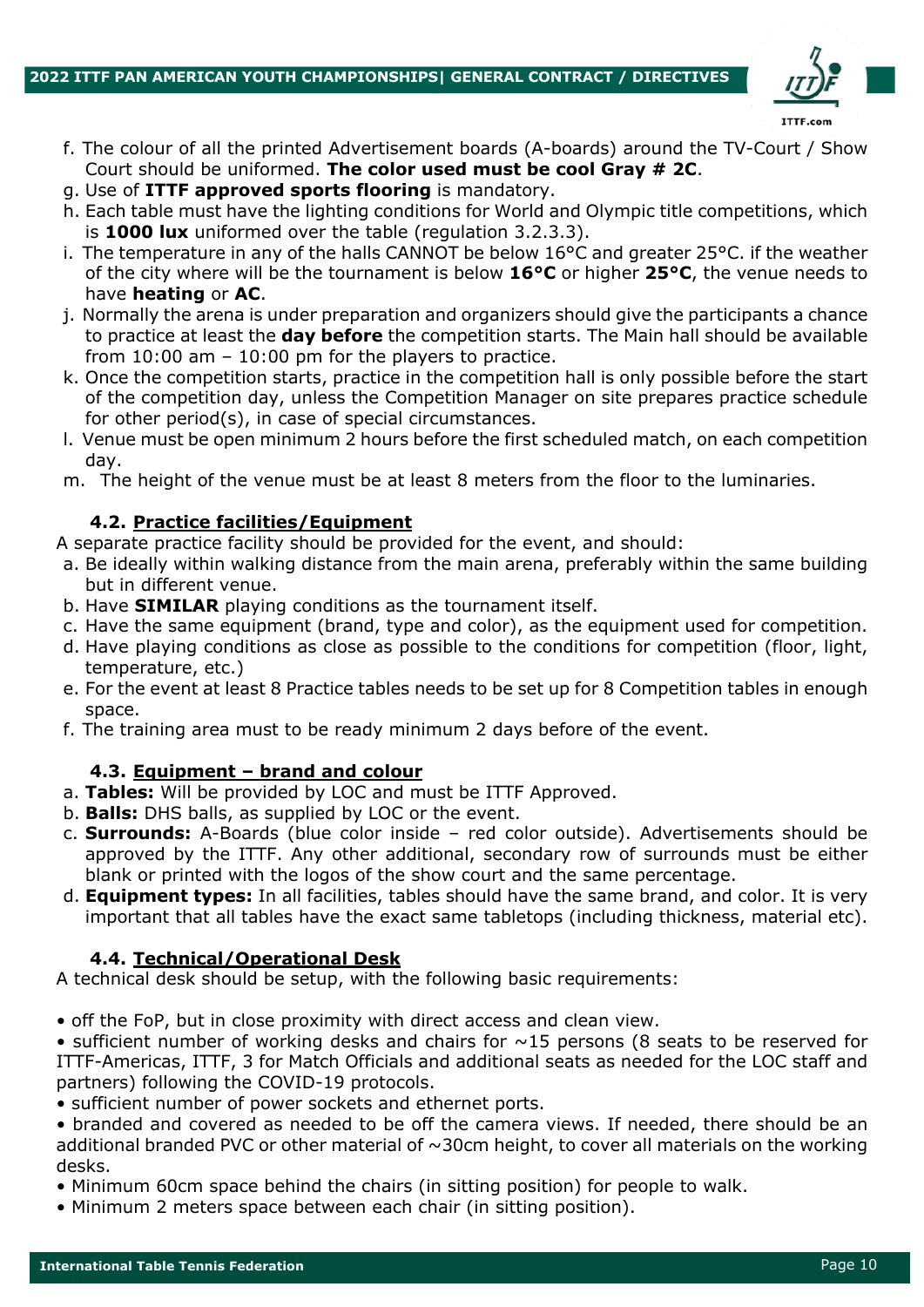

#### **5. OTHER FACILITIES**

#### **5.1. Press facilities**

Press facilities should be according to the **ITTF Media requirement** document.

#### **5.2. Players' Lounge**

Players' Lounge is **mandatory for all 7 days** and the following should be offered:

- Access for players and coaches only by accreditation.
- Snacks, sandwiches and fruits in good conditions.
- Soft drinks and water at no charges.
- Chairs (sofas and comfortable chairs) and tables should be available.
- TV and possibly music should be offered.

# **5.3. VIP Facilities**

a. VIP Lounge is **mandatory for all 7 days** and the following should be offered:

- At least snacks and refreshment service for sponsors and guests.
- Finalists of the event have to get access to the VIP Lounge on the final competition day.

## **5.4. Changing Rooms**

Changing rooms for boys and girls must be available with showers and toilets.

#### **6. HOSPITALITY**

#### **6.1. Hospitality Options**

The following options should be offered and presented in the Prospectus:

#### a. **Mandatory:**

- **Option 1**: Full board accommodation in the highest-level category minimum 4 stars.
- This option includes the accreditation fee and full hospitality packages (including accommodation, meals, and transport services). The packages should be at a reasonable rate. and **the levels has to be at the highest level possible in the city.**
- b. The hospitality option has to be fixed in **USD**.
- c. The prices stablished in double room is **100 USD** per day and per person

## **6.2. Hotels**

- a. The prospectus must include the **name, phone and web page** of the hotel, to be used during the competition. The hotel's category must also be indicated.
- b. Hotel cannot be changed after the Prospectus is published. Only in situations out of the control of the OC a change can be agreed, but only with the prior approval of the ITTF Pan America Competition Manager. If such change is approved, all NA(s) have to be informed individually by the OC for the change.
- c. The official hotel should not be away more than **90 minutes** by bus from an international airport.
- d. The distance between the official hotel and the venue should be maximum **30 minutes** by bus.
- e. The participants from different NA(s) cannot share room, except if 2 Associations request to the OC this option.

## **6.3. Meals**

- a. Meals should be available for as long as possible, but definitely for as long as the schedule obliges the players to be playing. The following meal times are **recommended**. Adjustments may be necessary to be suitable with the playing schedule.
	- Breakfast Buffet: 06.30 09.30
	- Lunch Buffet: 11.30 15.30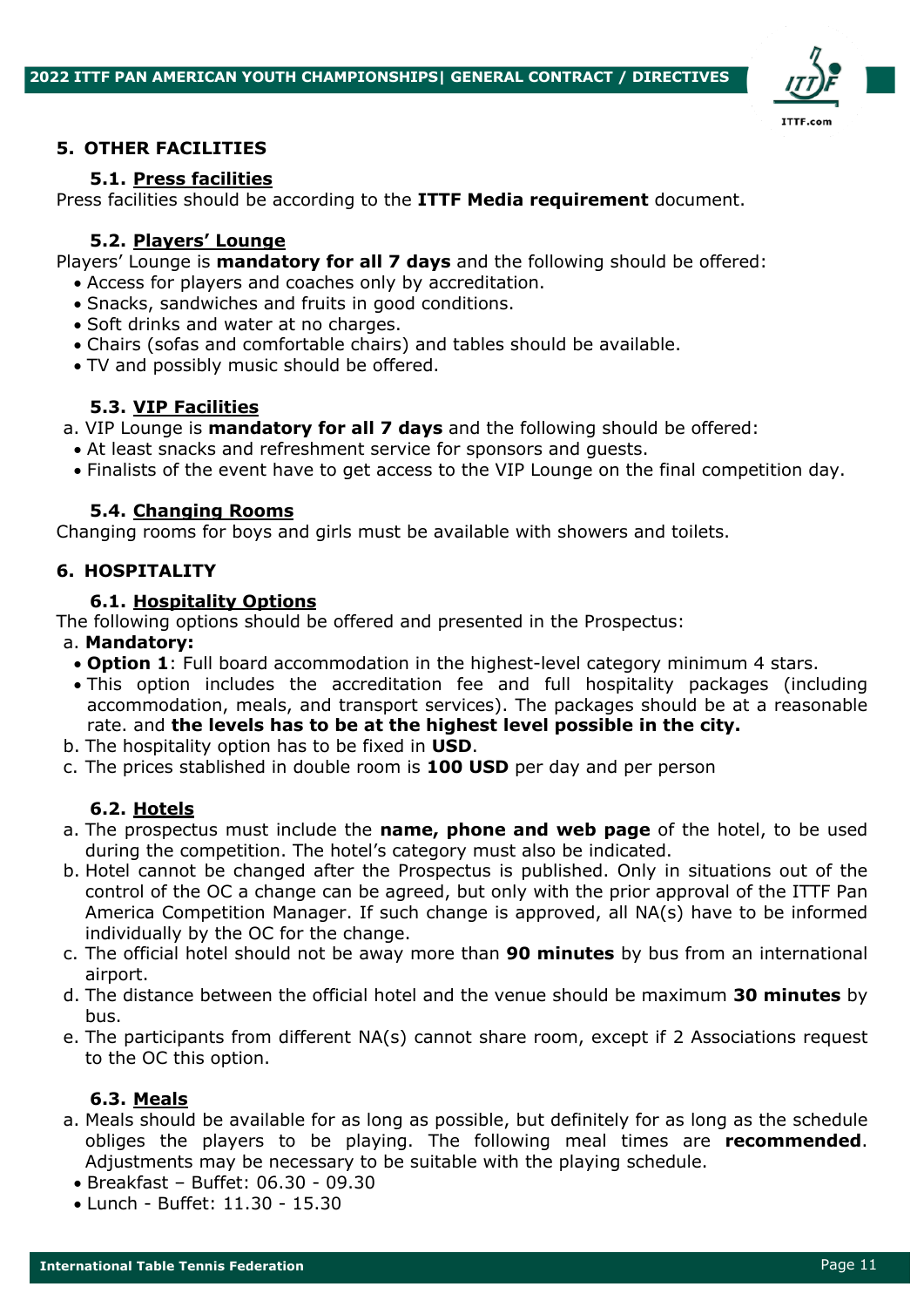

- Dinner Buffet: 19.00 23.00 (or 30 minutes after the last match has finished)
- b. If the hotel is more than 20 minutes away from the venue, lunch has to be provided in the venue.

## **Important:** Check COVID-19 Protocols

# **7. TRANSPORTATION**

# **7.1. Arrival Service**

- a. Arrival service is provided only for delegations/persons requesting the Official Hospitality Package and the ITTF, ITTF-Americas officials/staff/guests, Match Officials.
- b. The **Prospectus** should specify the type of "Arrival & Departure" service, name and standard of hotel, type of accommodation, meal service and transportation that you will provide to the participants during your event. To avoid any misunderstandings the following is expected.
- c. The teams are to be met, welcomed and picked-up at the nearest **international airport, train station or bus station** that have been specified in the Prospectus.
- d. The "**Entry form"** published with the Prospectus, is to be completed by each NA specifying date and time of arrival, flight number, airline, etc. so that the OC know exactly when each NA (or individual players) arrive(s).
- e. NA(s) **not** providing to the OC the information on time, lose their right to arrival service.
- f. Ideally the OC should have **mini vans (or buses)** to pick-up the delegations or individuals in order to provide a smooth arrival service for each delegation. This service is free of charge.
- g. It is important to minimize waiting time for delegations upon arrival. Ideally, each NA will be picked-up separately and taken directly to their hotel.
- h. Use of courtesy cars for special guest.

# **7.2. Departure Service**

- a. Departure service is provided only for those delegations/persons requesting the Official Hospitality Package and the ITTF, NATTU and LATTU officials/staff/guests, Match Officials.
- b. This service is provided free of charge in a similar fashion as the arrival service. The "**Entry form"** has to be filled out by each NA during the event indicating departure times, flight numbers, airport, train time, etc. If this information was already provided in advance, the LOC must reconfirm it in case of late changes.
- c. The LOC **have to provide** a departure service other than on the day after the conclusion of the event. It will be **recommended** to provide a departure service **during** the event for those players or delegations that may have been eliminated early from the competition.

# **7.3. Shuttle service (Hotels/Venue)**

- a. Shuttle service must be provided only for delegations/persons requesting the Official Hospitality Package(s).
- b. If the distance between the hotels and the venue requires transportation, this has to be provided as frequently as possible, in order to best serve the participants.
- c. Following are the **rules & regulations** regarding transportation requirements**:** From **the hotel a shuttle** service (non-stop direct service), has to be provided to the venue.
- d. A minimum of **one (1)** transport **per hour** to and from the hotel and stadium are required. A **bus** (transport) has to leave each hotel **every 60 minutes** and leave from the venue **every 60 minutes**.
- e. The first transport of the day to the venue must be scheduled to leave the hotel 2 hours prior to first scheduled match start of the day.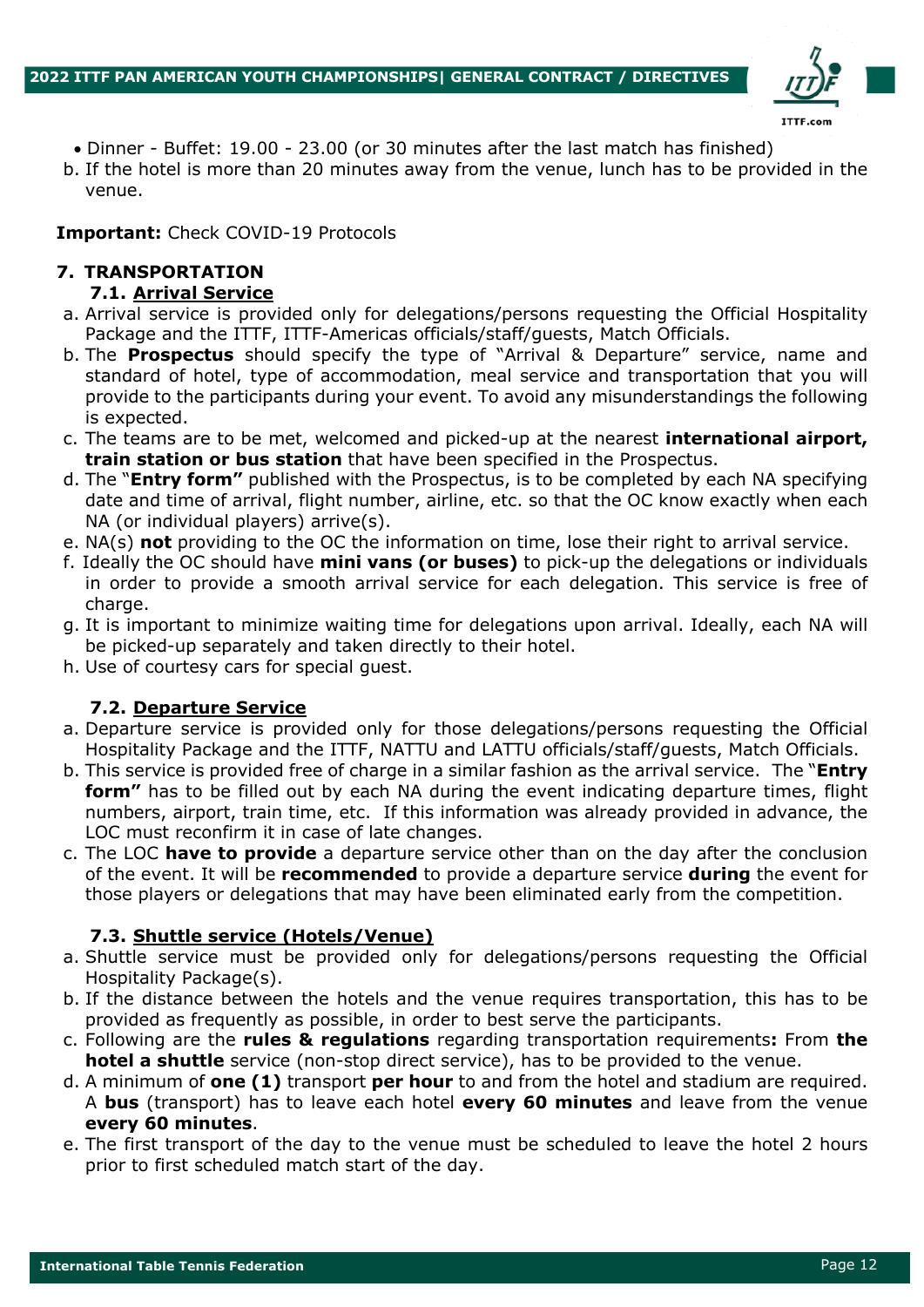

- f.The last transport service should be **immediately after** the competition is completed every day. A large number of players should be expected for the first and last transport of the day. The OC should plan the number of vehicles accordingly.
- g. The transport service will have different demands during different hours during the day. "Peak" hours will be **in the morning**, when a lot of players either will go to the venue to prepare for their matches or for practice. In **late afternoon**, when the same pattern will start again, with many players preparing for the evening session and some for practice.
- h. If the "transport fleet" of vehicles consist of cars, mini buses and buses, the OC can plan the number of vehicles and the frequency, according to the time schedule of the matches.
- i. The proposed transport schedule has to be sent in advance to the Competition Manager for approval.

#### **7.4. Public transport service**

Public transport service won't available (Check COVID-19 Protocols).

#### **7.5. VIP-transport service**

Besides the regular shuttle service, a car pool of 3 cars, with a driver each, must be available to identified ITTF executives, officials and staff during the event. These may be needed only for short journeys a few times each day, so a suitable system must be developed. ITTF will provide the LOC with a list of all VIP pick-ups no later than two weeks before the event.

#### **8. MANPOWER**

#### **8.1. ITTF Officials**

The ITTF has a full-time working Competition Manager, whose main responsibility is to implement the ITTF Pan American Directives. In particular the ITTF Competition Manager:

- a. Is the official representative of the ITTF, ITTF-Americas Executive Committee and has the final authority in all matters relating to the agreement. In cases of disputes, the Competition Manager may over-rule the Referee and/or the Tournament Director. However, in matters regarding the interpretation of the rules and racket control outcome the Referee's decision will be final. The Competition Manager has **no authority** to over-rule the Referee in **rules matters** such as interpretation of rules, disqualification of player etc. The referee also has full authority in terms of umpires and other assistant personnel.
- b. Will work closely with the Referee in the tournament, in all "technical" matters of the event such as:
	- Entries, seeding and draw.
	- Time schedule (in both structure and detail).
	- Table number allocation for each round.
	- Sponsorship implementation in coordination with ITTF Pan American Staff and ITTF.
	- TV-production and coordination of matches for the same.
- c. Will prepare an evaluation report of the event. This report will form the basis of the decision to be included in future Pan American events and will form the basis of the percentage of the ITTF Contribution what will be finally decided by the ITTF Marketing Director the ITTF Competition Director and together with the ITTF CEO what will be paid to the OC after the conclusion of the event.

## **8.2. Hospitality of ITTF Officials**

The OC has to provide: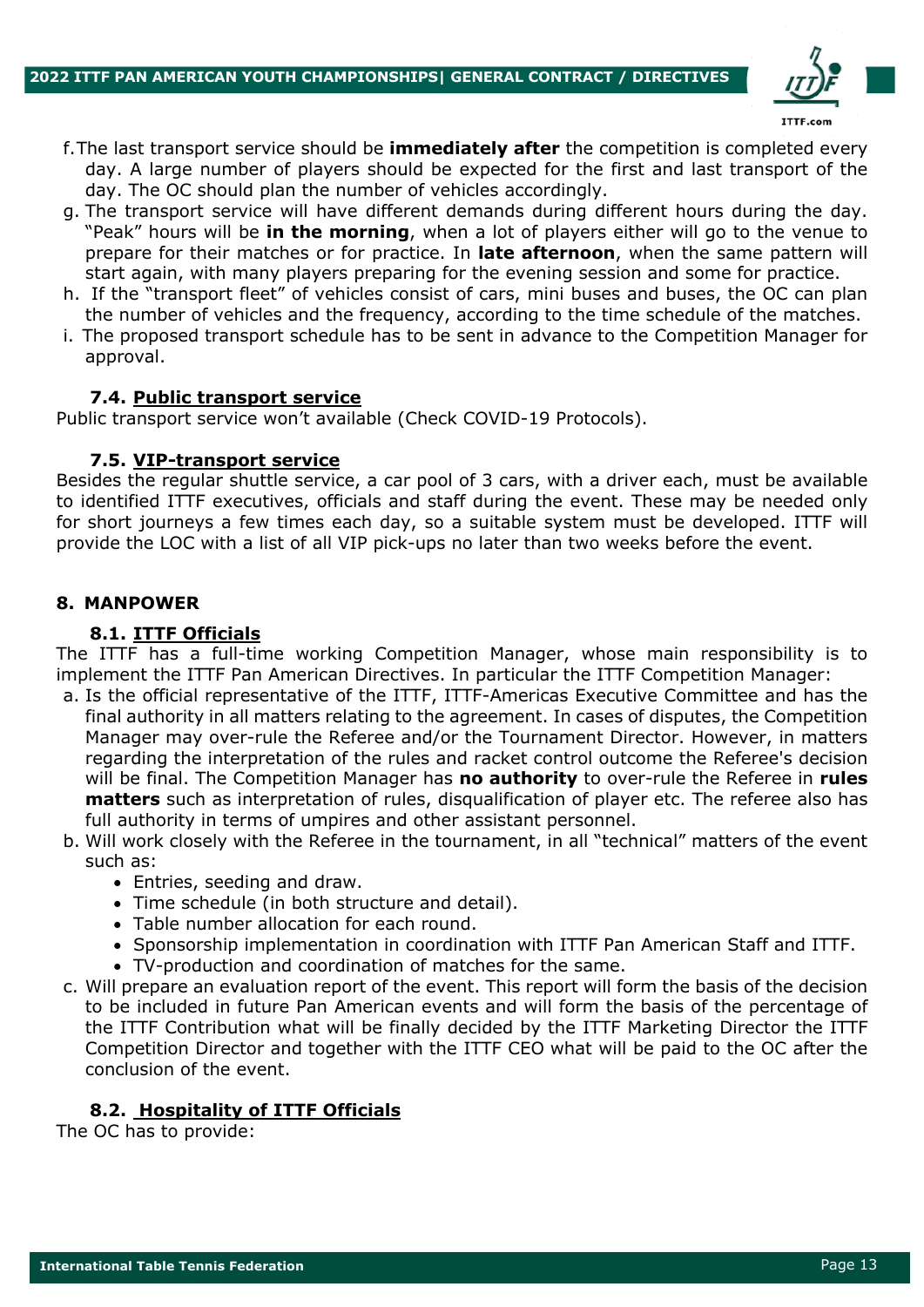

- a. free hospitality in at least 4 star Hotel (full board including accommodation and 3 meals) to the ITTF Pan America Competition Manager (or a designated official), who will arrive three (3) days before the start of the event, (free and full internet in the Hotel). **Internet access has to be provided free of charge in both the sport hall and the hotel to the ITTF Competition Manager.**
- b. free hospitality in at least 4 star Hotel (full board including accommodation and 3 meals) to the ITTF President or his appointee, ITTF-Americas or his appointee from one day before until the end of the event. Authorities should confirm the attendance at least 15 days prior to the event.
- c. free hospitality in at least 4 star Hotel (full board including accommodation and 3 meals) from two days before until the end of the event to the ITTF Staff and ITTF Pan American staff attending the event, up to maximum 5 persons.
- d. free hospitality in at least 4 star Hotel (full board including accommodation and 3 meals) from one day before until the end of the event to the representing of the Major Sponsor attending the event, up to maximum 4 persons.
- e. free hospitality to ITTF officials attending the event (referees and umpires).
- f. ITTF additional number of rooms, as requested, in the ITTF Official hotel or other Event Official hotels, for a discounted rate of maximum 75% of the official hospitality rate(s).
- g. Umpires and Major Sponsor attending the event will receive accommodation of double occupancy, the other persons will receive singles rooms

#### **8.3. Tournament Director**

The OC must appoint a **Tournament Director** for the event, to be the liaison between the ITTF Competition Department, ITTF Pan America Competition Manager and the OC, for all matters concerning your event. In particular, the Tournament Director has to maintain contact with:

- a. The ITTF Competition Department through the ITTF Pan America Competition Manager and the Competition Manager on duty, for the implementation of the event on-site and all matters relating to draws, seeding, time schedules and any matter regarding the « Field of Play » inside the venue. The final time schedule of the Pan American Junior Championship needs approval of the ITTF Director of Competitions or the ITTF Pan American Competition Manager before it can be published.
- b. The "ITTF Umpires and Referees Committee" approve the Referee and Deputy Referees and to open invitation for foreign International Umpires.
- c. The ITTF Pan America Staff and ITTF to implement the sponsorship.

## **8.4. Announcer (MC)**

The LOC will appoint a **professional announcer (MC)**, to work according to the **"Sport Presentation Guidelines"**. This is an obligation.

#### **8.5. Press Officer**

A **Press officer** should be appointed to:

- take care of all matters in regards to media and communications.
- coordinate the Press Accreditations procedures, from application to accreditation
- communicate with the International Press.
- maintain a working relationship with the ITTF Pan America Promotions Manager and the ITTF Publication Editor.
- communicate with the ITTF in regards to the media facilities.
- implement the requirements of the **"ITTF Media Guidelines"** document.

The name and contact of the Press Officer have to be communicated with the ITTF 3 months before the event.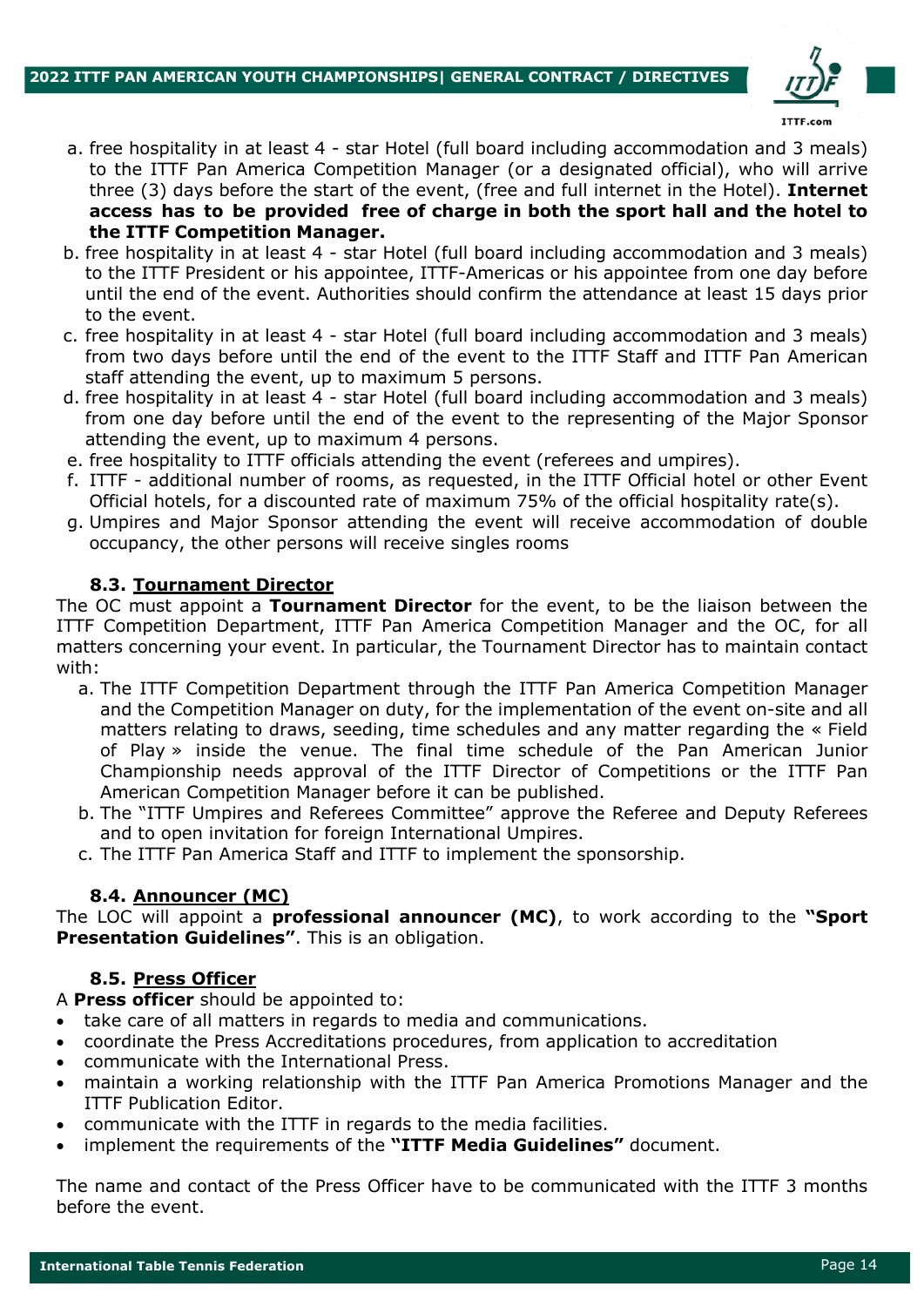

## **8.6. Photographer**

The OC must appoint a **professional photographer**, to work according to the **"ITTF Event Photography Requirements"**.

- The rights of these photos will be owned by the ITTF and the photos may be used by the ITTF free of charge for any further agreements between ITTF and other agencies (for example Reuters).
- Furthermore, a set of high-resolution photos (min. 300 dpi) be provided free of charge to the ITTF per day as a minimum of 100 photos, from 1 day before of the competition.

# **8.7. Match Officials**

- a. **Referee team** should be consisted of:
- 1.- (1) International Referee
- 2.- (1) International Deputy Referee
- 3.- (1) National Home Referee

#### Appointment of Referee Team:

- Minimum one of the three should be from a foreign NA.
- The PAN AM has to propose the nomination of the Referee and the Deputy Referees, according to the ITTF Directives for Match Officials (ITTF Handbook), to the ITTF Umpires & Referees Committee for approval.
- The Host Association has to pay the lowest cost reasonable economy airfare of the Referee and Deputy Referees according to the **"Directives for Match Officials"** (ITTF Handbook).
- The host Association has to provide free hospitality in a single room to each member of Referee Team.

#### **Please read carefully the new regulations for ITTF Sanctioned Events in the latest Directives for Match Officials – ITTF Handbook. The Host will pay the lowest cost reasonable economy airfare of the referee and deputy referees, one of whom will act as racket testing coordinator.**

#### b. **Umpires**

- Umpires' invitation has to be open according to the ITTF Directives for Match Officials.
- Sufficient number of umpires has to be available based on the number of tables used, Number of table  $X$  2.5 + 4.
- All matches have to be officiated by at least one International Umpire, and as of the start of the main event, each match must be officiated by 2 umpires of which at least one is an International Umpire.
- At least 25% of the umpires shall be International Umpires from foreign  $NA(s)$ .
- The host Association has to provide free hospitality to all invited foreign umpires and Referees and they shall get daily allowance according to the **"Directives for Match Officials" (ITTF Handbook).**

## **8.8. Staff and Volunteers**

The OC must employee the right number of employees and engage sufficient number of volunteers for a smooth preparation and implementation of the event.

#### **8.9. Ball Boys**

If is ossible implement ball boys at the main tables (minimum 4 tables), the organizing committee must provide to the volunteers with the appropriate clothing and other equipment used for this function, all volunteers must provide a negative PCR test at least four (4) days before.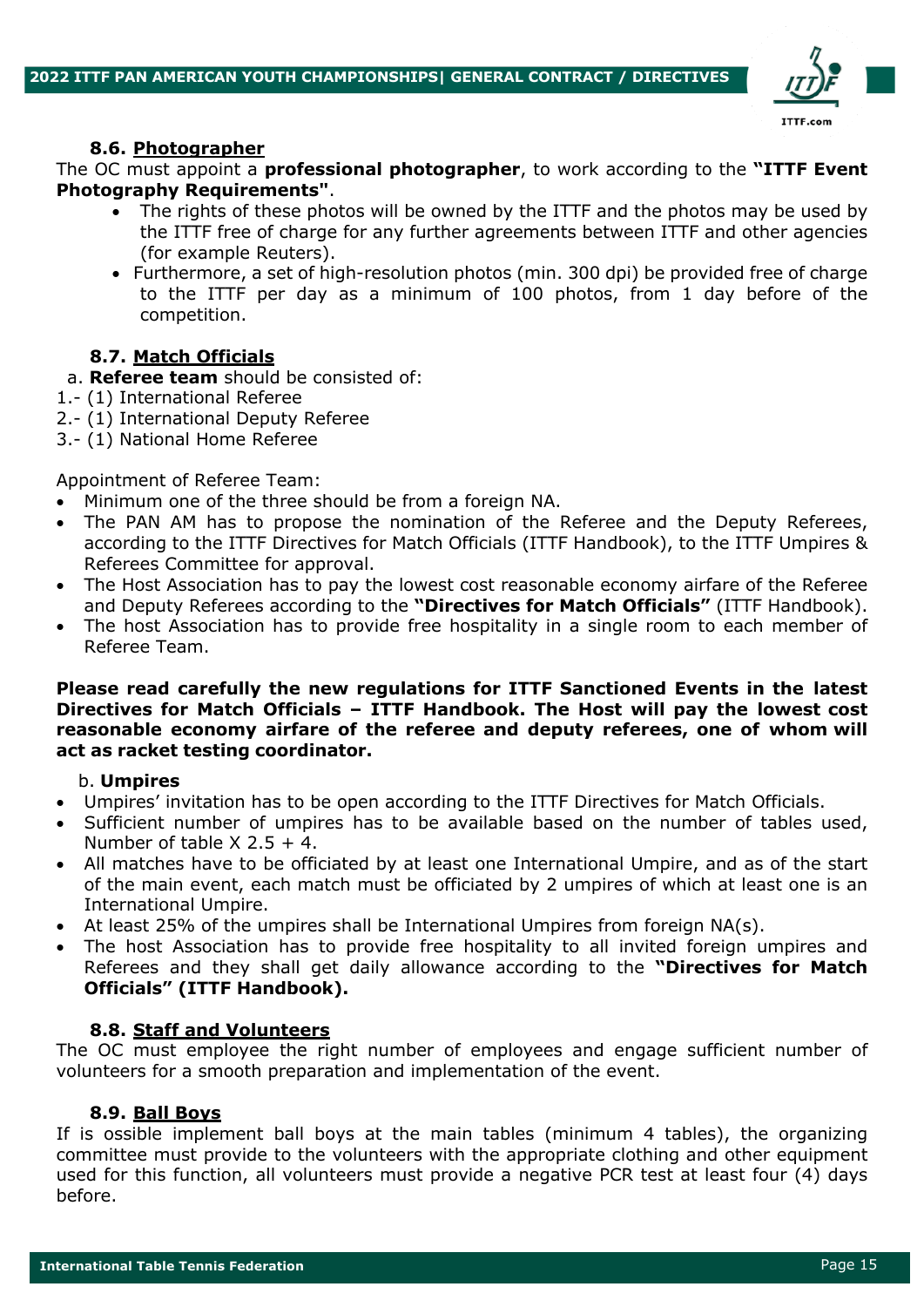

#### **8.10. Led Surround**

Is mandatory to implement electronic surround (led surround) as minimum in one side in the main table (show court) for the final days. The size will be 7 meters long by 1 meter high.

#### **9. FUNCTIONS/SERVICES**

#### **9.1. Racket Control**

- a. The OC agrees to provide the facilities and facilitate the conduct of Racket Testing (including VOC tests) during the Pan America event according to the ITTF Racket Control requirement document.
- b. VOC, Thickness and Flatness tests have to be done with equipment provided and delivered by the ITTF. If official Racket Control is not planned by ITTF the OC should not organize.
- c. The coordination and organization of the racket testing is delegated by the Referee, preferably to one of the Deputy Referees, who will also arrive two (2) days before the start of the event.

More information: https://www.ittf.com/wp-content/uploads/2016/09/RC\_Requirements.pdf

#### **9.2. Call area:**

Room size and equipment:

- Minimum 130 m2 for a tournament with a maximum 8 competition tables
- Well lit
- 230V plug
- Locker of about 0.25m2 with key
- Internet connection
- 2 tables 120 x 80cm per 8 competition tables
- 1 table tennis table per 8 competition tables for ball selection
- Depending on the system:
	- Use of one match ball: boxes for 3 balls: 3 per competition table
	- Multi-ball system: baskets for 30 balls: 2 per competition table
- 1 cupboard for rackets, which have been tested and will be collected by players later
- 3 clipboards per competition table
- Office material (e.g., pens, paper, highlighter etc.)
- 2 large bins

#### **Important:** Check COVID-19 Protocols

## **9.3. Doping Control**

- a. Doping Control may be conducted at ITTF Pan American Events.
- b. The ITTF and the LOC will conduct Anti-Doping tests, in accordance with the ITTF and World Anti-Doping Agency (WADA) regulations and the policies of the Host Country's Government.
- c. Min.6 doping controls shall be carried out by the OC at their own costs at particular events, based on case-by-case agreement with ITTF.
- d. The standard doping control station must have 3 different sections, preferably interlinked, but ensuring privacy and confidentiality for the sample collection procedure. The whole doping control station must be located in a secure part of the hall, with lockable doors and if possible, no windows at all, so that only authorized and accredited people have access to it.

The LOC is responsible to ensure that the following requirements are met.

A waiting room: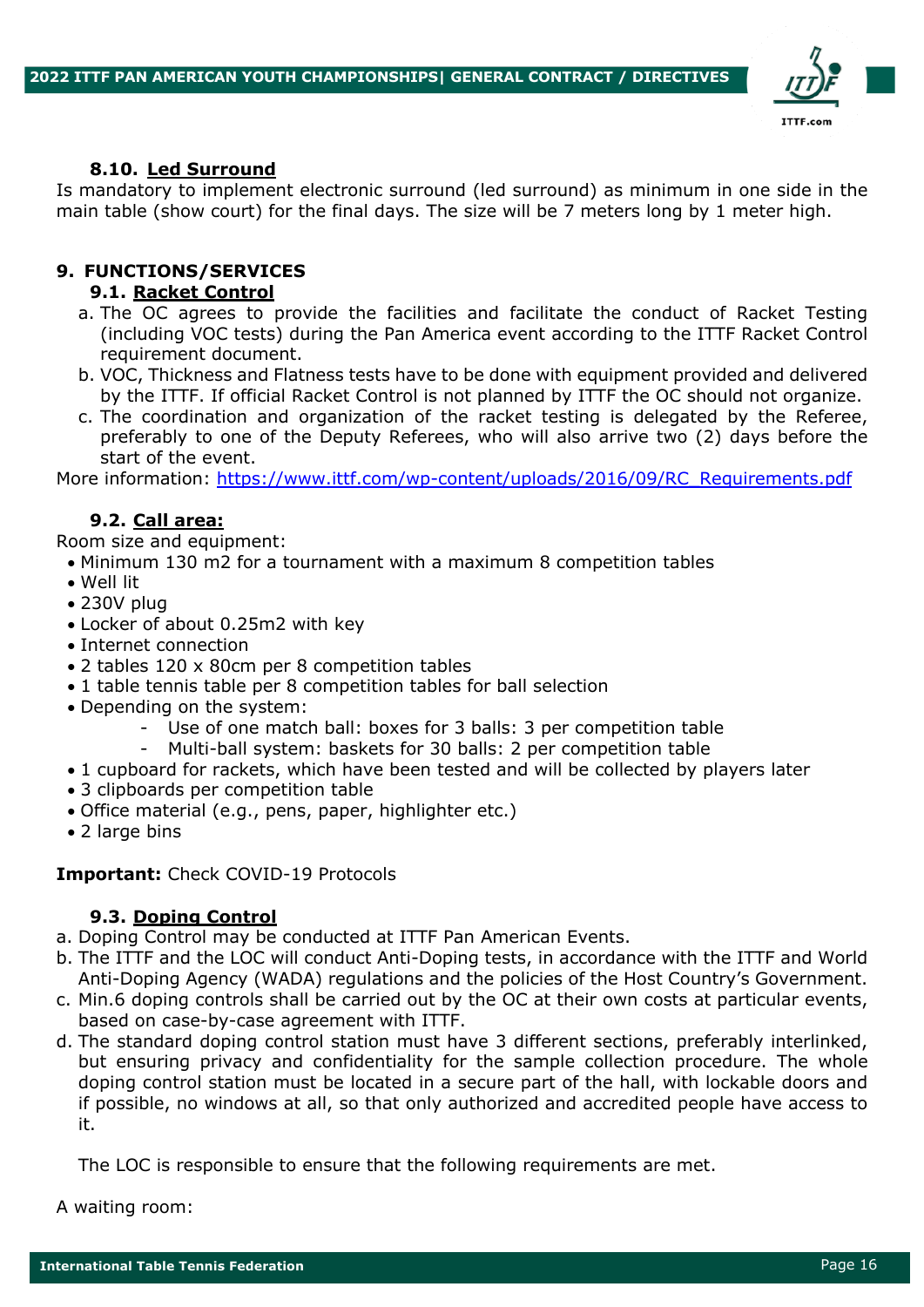

- Which should be large enough to cater for several players at the same time (up to 6) + 1 accompanying persons (coach, manager, doctor, interpreter) for each player. Therefore, the following is required:
- enough chairs for all players and accompanying persons
- a TV-screen showing matches in progress
- journals or magazines
- a medium size refrigerator containing closed/sealed bottles of authorised beverages (water, soft drinks, and if possible alcohol-free beer) as well as the same type and number of beverages must be available at ambient temperature (not in the fridge)
- a table and 2 chairs at the entry for the list which all persons entering the waiting room need to complete on entry and exit
- only authorized people will have access to the waiting room.
- A medical room, which is the "doping control room", with:
	- $\circ$  1 large table and at least 4 chairs (doping control officer, ITTF representative, player, accompanying person)
	- $\circ$  1 large bin with black bags
	- o tissues (Kleenex)
	- $\circ$  1 secure refrigerator to store the urine samples before sending them to the laboratory. If the samples have to stay inside the fridge at least one night, the fridge needs to be closed either with a key or with a chain and the key given to the ITTF representative.
	- $\circ$  a lockable cupboard for the personal valuable items for the doping control officers.
	- o all the official materials needed for the sampling collection (on a second table, or better, a second secure cabinet). These materials will be provided by the NADO and the DCOs together with the different official forms used in doping control.

#### **Important:** Check COVID-19 Protocols

## **9.4. Medical and Ancillary Services**

A medical service must be available for players, officials and spectators in the venue for the duration of the event including:

- Car in case of emergency: an additional car or van should always be available in cases of emergency (hospitalization, last minute pick-ups or deliveries, emergency contact between hotel and venue, etc.)
- Ambulance, which should be available during training and competition days with all necessary emergency equipment and personnel.
- Medical doctor/s, who should be on site at all times with all necessary equipment.
- First-aid (emergency) personnel, for emergency incidents.
- 1 Physiotherapist, who should be available for all players.
- AED (electronic heart starter).
- Head of medical (in charge for Hygienic guidelines implementation)

Medical personnel are appropriately qualified. Cooperation between medical personnel appointed by the Organizing Committee and the delegations' medical personnel.

The LOC must appoint a Head of medical (in charge for Hygienic guidelines implementation) COVID Protocols.

## **9.5. Results Service**

#### **9.5.1. Internet**

The LOC is responsible to ensure the following: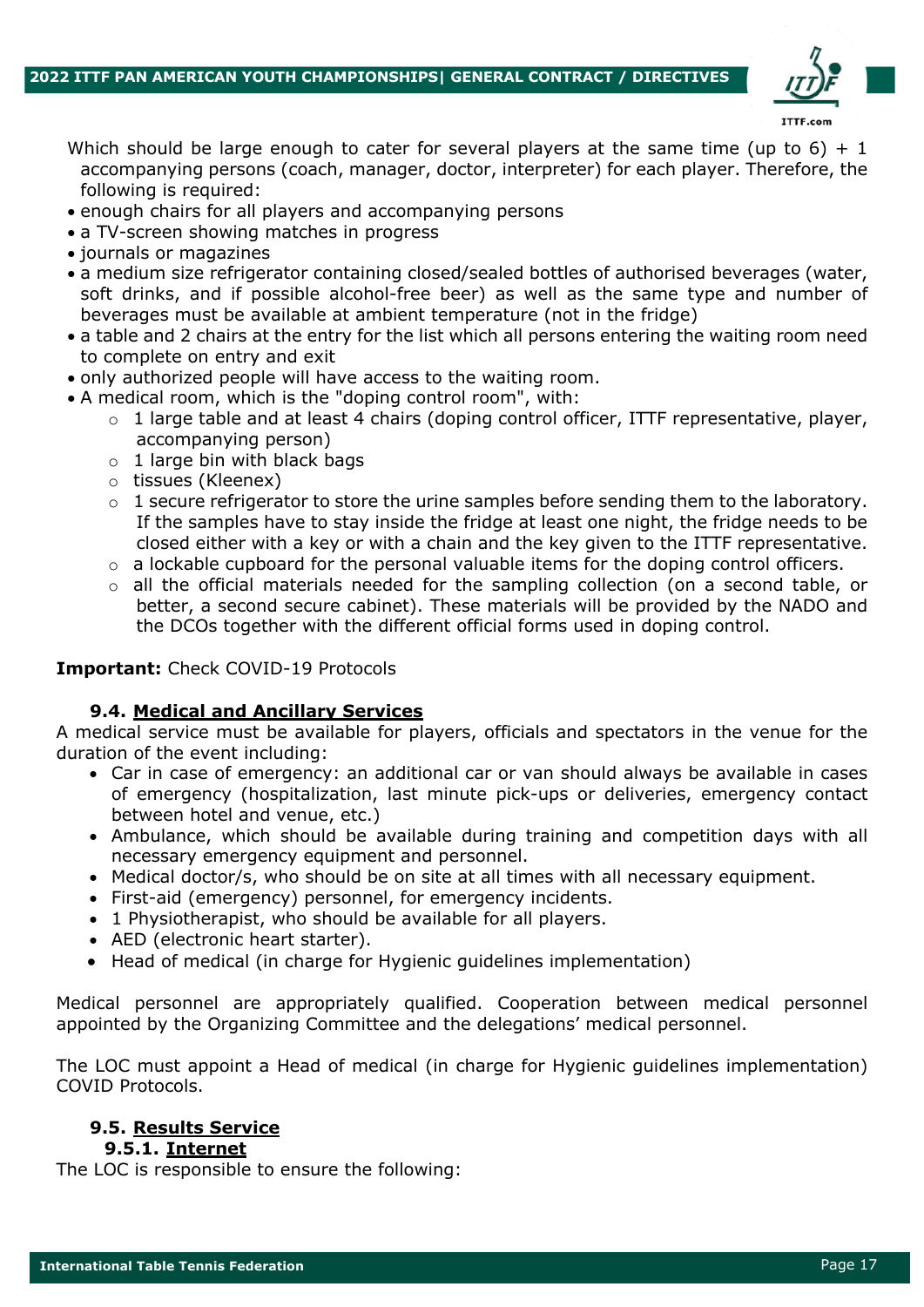

- Internet connection is available in all venue(s), according to the specifications provided by the ITTF no later than three (3) months before the event.
- Internet connection is provided in public areas so that spectators, exhibitors and another public can easily access if is possible.
- Minimum 6 dedicated Internet Lines are provided, with a total bandwidth of 100 Mbps.

The following dedicated internet lines must be provided:

- ITTF RMS (main control desk): cable
- ITTF Competition Team (all control desks): cable + wi-fi
- ITTF Live Streaming (all venues): cable
- Participants (all areas): wi-fi
- Officials (all related areas): wi-fi
- Minimum 3 other lines, in case of additional venue(s).
- All wi-fi connections are secured with different passwords.
- Confirm with the ITTF each dedicated internet-line bandwidth (Mbps) and the final number of cables per line.

## **9.5.2. Results Management System (RMS)**

The event will be managed with the ITTF RMS on site, presented in English. The LOC is responsible to:

- to cooperate and give all technical and human assistance to set-up and run the RMS.
- appoint a Result Manager to be in charge of the result system.
- appoint a Technical person, who must be available at the venue, in case of urgent or unexpected IT/LOC related issues.
- help in ensuring the quality of results delivery by providing all network set-ups under the supervision of the ITTF.
- provide and install all necessary LAN cables, switches, routers, access points, splitters, power supply or other suitable systems during the venue installation.
- ensure that in case of having more than one venue, not connected to each other, all necessary equipment and services needed to establish a VPN connection between those venues, must be prepared in advance.
- coordinate with ITTF the provision for screens and stands, depending on the sponsorship agreements.
- provide sufficient number of volunteers for the ITTF Event Management and to help with Live Scoring, under the control of the ITTF Competition Department.
- ensure the venue plans are confirmed, so that the ITTF Staff can prepare exact diagrams and numbers.
- provide results service regularly and frequently, ideally detailed result sheets should be printed after each round or at least after each block of matches is played. Before printing and distribution, the results sheets have to be checked and validated by the ITTF Competition Department.
- secure a number of TV screens showing the draws for each event (content by ITTF) should be placed in an area (or areas) in view of the public, the participants, the officials and the VIP.

The ITTF is responsible to:

- provide the software and specific hardware (touchpads is are available, Raspberry PI, servers etc.).
- coordinate with LOC the final arrangements for the hardware details (cabling, number of TV Screens etc.).
- ensure regular results' service will be provided through the ITTF.com event page, where anyone can check and follow the up to date results.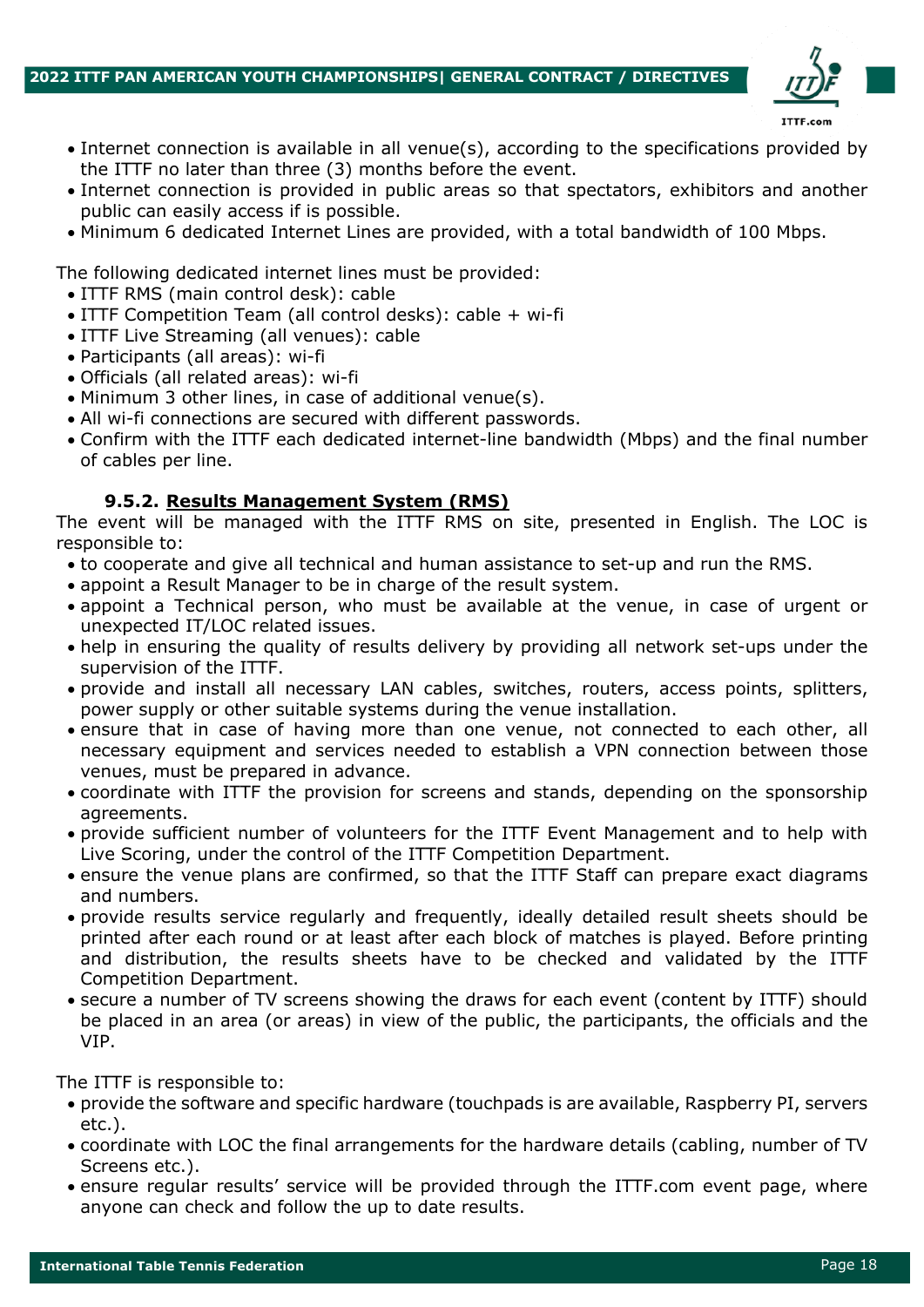

• ensure that the electronic displays at each competition table will show both results and players information.

#### **9.5.3. Services to ITTF Pan American Staff**

- To guarantee the above-mentioned exposure, the Competition Manager and the Result Service responsible person should have a location in the sport hall that allows them to comfortably follow all the tables and if not possible at least the "center courts".
- Two **computers** and a **laser printer** should be ready in that place for the use of both Competition Manager and Results Service.
- A data-show (beamer/LCD projector) is to be provided for the purpose of the presentation of the draws. Tournament Director and Competition Manager will agree on the ideal location to perform the draws.

## **9. PLAYERS' OTHER OBLIGATIONS**

a. Players or Team who finish among the top four (4) positions have an **obligation** to attend the award ceremony in **sport clothing** including **sports shoes**. Team who do not fulfil this obligation will lose **position** and the **medal** in the event.

 Players must have their **names printed** on the back of their shirts from the beginning of the Tournament. **Players or Team** who do not fulfill this obligation **will be disqualified**. There is no warning or sanction imposed for clothing failure. In **Team events** players can't wear shirts and shorts from different brand, design and colour, however and only if an organizer has secured a sponsor for this purpose, back numbers can be used from the beginning of the event till the TV production starts. As soon as the TV production starts, back numbers are NO longer allowed.

## **10. TV PRODUCTION/LIVE STREAMING**

The OC is responsible to make arrangements for:

- a. **TV Production** (not mandatory) in the ITTF Pan American Youth Championships
- b. **Live Streaming** for all days (mandatory) in the ITTF Pan American Youth Championships
- **c. local live coverage**, as many hours as possible if the OC or ITTF sign an agreement
- d. More details about TV Production and itTV streaming can be found in the **"TV/itTV Production Guidelines & TV Graphics"** document.
	- A dedicated 4 megabits SDSL line for uploading the matches to the ITTF Youtube Channel (10 MB upload and 10 Mb download) if requested by the ITTF.

#### **12. MEDIA / PROMOTION**

Media implementation should be implemented accordingly to the **"ITTF Media Guidelines"**  document. Players understand the media and promotion needs and cooperate as much as possible with the ITTF/OC Staff when requested to engage to promotional or media activities.

#### **13. SPORT PRESENTATION**

Sport Presentation should be implemented according to the "**ITTF Pan America – Sports Presentation"** document.

#### **14. SPONSORSHIP IMPLEMENTATION**

Sponsorship implementation should be implemented according to the "**Sponsorships Implementation"** document.